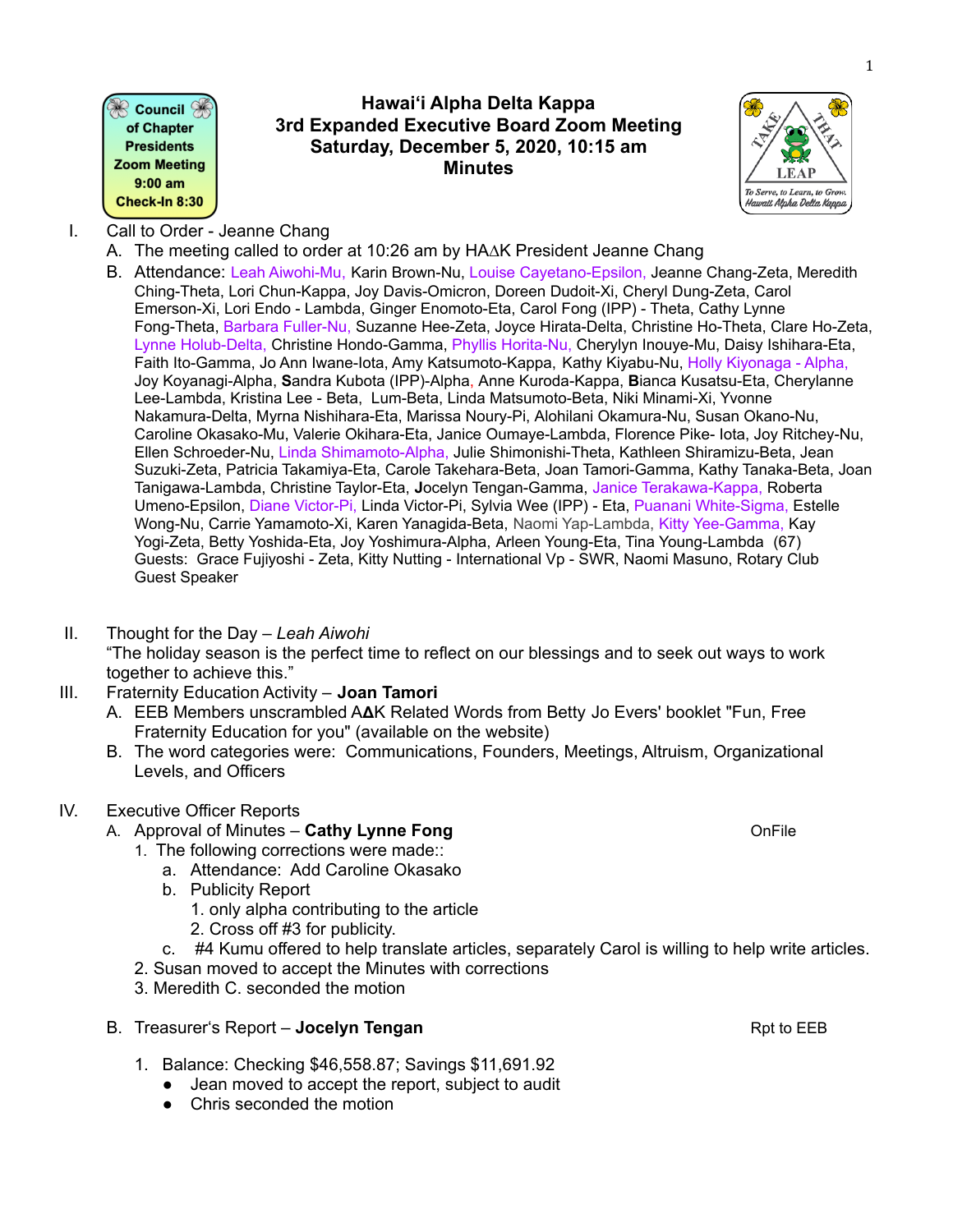- C. Corresponding Secretary **Christine Taylor** Onfile
	- 1 Six sympathy cards were mailed to the families of 1 Lambda and 2 Fidelis sisters who passed away and three sympathy cards were mailed to sisters whose husband, mother. or father passed away.
	- 2. The Ka Pine Ho`ohui was mailed to six International Executive Board members (SWR IVP Kim Nutting, six SWR State Presidents, nine HAΔK Honorary Members, and three HAΔK Sustaining Members).
	- 3. Three thank you cards were received for HAΔK sympathy cards.
	- 4. Eight thank you emails and one thank you card were received for receipt of Ka Pine Ho`ohui.
	- 5. An email reminder was sent to the Chapter Corresponding Secretaries in October to email their chapter yearbooks to the State President.
	- 6. Agenda notes were posted on the HAΔK website. The Incoming and Outgoing Correspondence Logs, scanned thank you cards and copies of thank you emails were not posted on the HAΔK website to protect personal information. Please email Christine at  $c_{\text{stay} \mid \text{or} 931 \text{@gmail.com}}$  if you want to peruse these documents.

# D. President of CCP – **Jean Suzuki COP – COP – COP**

- 1. The Chapter Presidents met prior to EEB 3.
- 2. A discussion about the adjustments/adaptations that chapters have made to the activities and to the manner in which business/meetings have been conducted during the pandemic was held. Additional discussions included the difficulties and solutions to adapting to online virtual conferencing and the strengths that sisters used to help their fellow sisters during this time. Chapters have kept up with their altruistic projects during the pandemic for active teachers and "home bound seniors".
- 3. Many chapters reported higher meeting attendance possibly due to the virtual meeting platform.

| E. Sergeant At Arms - Joan Tanigawa | <b>NoRpt</b> |
|-------------------------------------|--------------|
|                                     |              |

- **F. Historian Joy Koyanagi** North Charles and Charles North North North North North North North North North North North North North North North North North North North North North North North North North North North Nort
- G. President **Jeanne Chang**
	- 1. THe NW/SW Joint Regional Conference has been scheduled for May 31-June 4, 2022, at the Hilton Hawaiian Village Hotel
	- 2. The following requests regarding the submission of Committee Reports were made:
		- a. use the Word Document Template so there is consistency in report formats and convert it back to either a Word Document or PDF if a different format is used to create the report.
		- b. use the codes to simplify the filing system online, and to track missing reports. Sample Save as: "**2 ADKMo #3 Rpt**" 2 represents the file number, ADKMo represents the Committee, #3 represents the 3rd EEB Meeting.
		- c. submission of EEB reports now only need to be sent to Betty and Jeanne, not Cathy Lynne,

# V. Standing Committee Reports **Committee Reports** Committee Reports Committee Reports Committee Reports Committee Reports Committee Reports Committee Reports Committee Reports Committee Reports Committee Reports Committee

# A. A∆K Month – **Joyce Hirata, Yvonne Nakamura**

- 1. Preliminary Report Totals:
	- a. Service 574.5 hours
	- b. Monetary \$21,405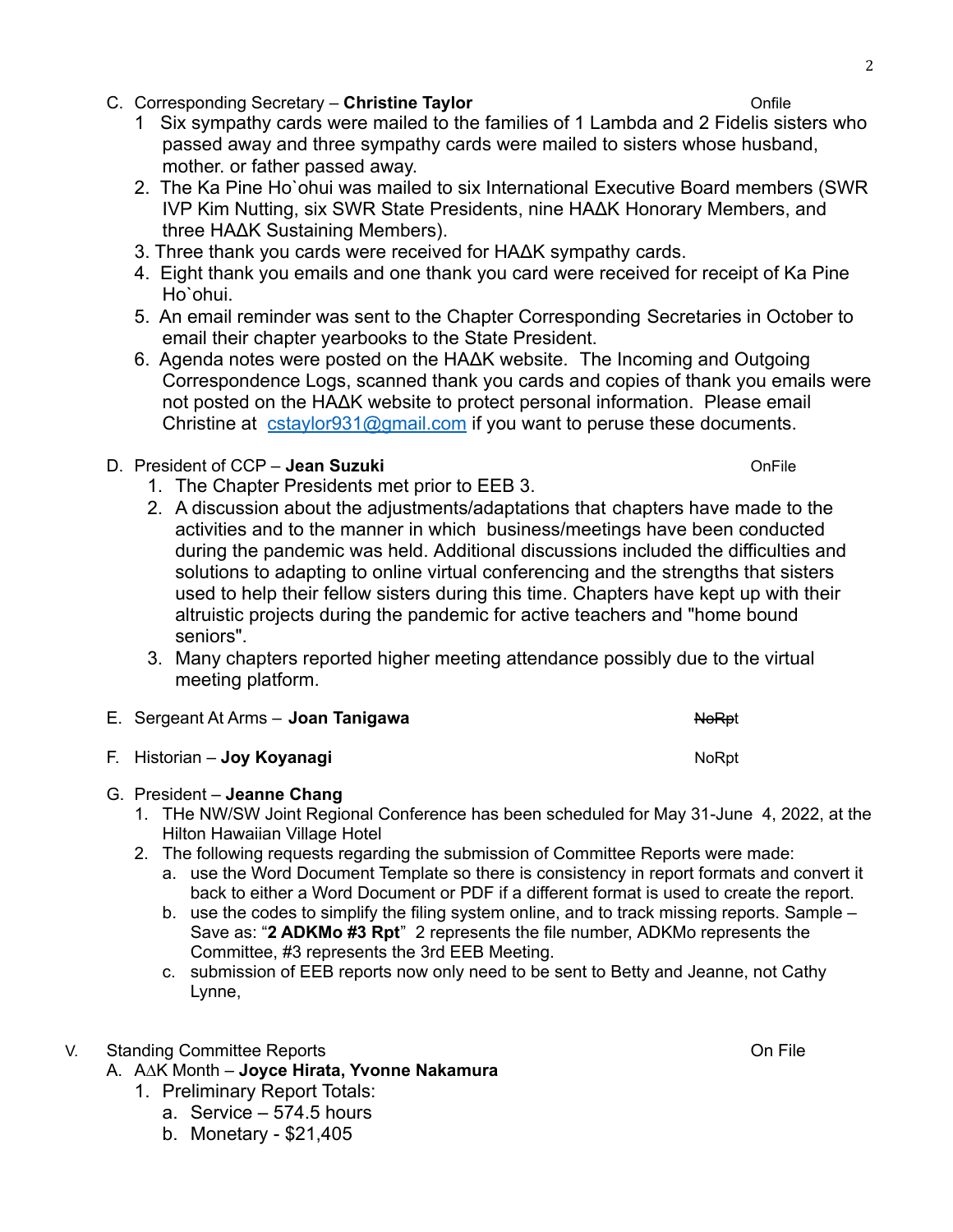## c. Non-monetary - 62

2. Chapter Reports on 2020 Activities

|    | B. Altruistic - Ellen Schroeder, Kathy Kiyabu                                                                                                                                                                                                                                                                                                                                                                                                                                                                                                                                                                                                                                                                                                                                                                                                                                                                                                                                                                                                                                                                                                                                                                                                                                                   | <b>NoRpt</b>  |  |
|----|-------------------------------------------------------------------------------------------------------------------------------------------------------------------------------------------------------------------------------------------------------------------------------------------------------------------------------------------------------------------------------------------------------------------------------------------------------------------------------------------------------------------------------------------------------------------------------------------------------------------------------------------------------------------------------------------------------------------------------------------------------------------------------------------------------------------------------------------------------------------------------------------------------------------------------------------------------------------------------------------------------------------------------------------------------------------------------------------------------------------------------------------------------------------------------------------------------------------------------------------------------------------------------------------------|---------------|--|
|    | C. Auditing - Christine Hondo, Kitty Yee                                                                                                                                                                                                                                                                                                                                                                                                                                                                                                                                                                                                                                                                                                                                                                                                                                                                                                                                                                                                                                                                                                                                                                                                                                                        | <b>NoRpt</b>  |  |
|    | D. Budget and Finance - Joy Davis                                                                                                                                                                                                                                                                                                                                                                                                                                                                                                                                                                                                                                                                                                                                                                                                                                                                                                                                                                                                                                                                                                                                                                                                                                                               | No Rpt        |  |
|    | E. Bylaws and Policies - Meredith Ching                                                                                                                                                                                                                                                                                                                                                                                                                                                                                                                                                                                                                                                                                                                                                                                                                                                                                                                                                                                                                                                                                                                                                                                                                                                         | <b>NoRpt</b>  |  |
|    | F. Candidate Qualifications - Carole Takehara, Sarah Jenny<br>Onfile<br>1. The main responsibility of the committee (to certify that candidates for State Office positions for the<br>next biennium meet the eligibility requirements for their office) was explained. A request for Chapter<br>Presidents to nominate candidates and for sisters to volunteer for positions (especially for the office of<br>President Elect) was made because there is no nominating committee.<br>2. The chairpeople hope to have a full slate of officers by December 2021                                                                                                                                                                                                                                                                                                                                                                                                                                                                                                                                                                                                                                                                                                                                  |               |  |
|    | G. Courtesy and Aloha - Cheryl Dung, Pat Takamiya, Kathy Tanaka                                                                                                                                                                                                                                                                                                                                                                                                                                                                                                                                                                                                                                                                                                                                                                                                                                                                                                                                                                                                                                                                                                                                                                                                                                 | OnFile NoOral |  |
|    | H. Directory - Karen Yanagida. Susan Crowell                                                                                                                                                                                                                                                                                                                                                                                                                                                                                                                                                                                                                                                                                                                                                                                                                                                                                                                                                                                                                                                                                                                                                                                                                                                    | OnFile NoOral |  |
| L. | Fraternity Education - JoanTamori                                                                                                                                                                                                                                                                                                                                                                                                                                                                                                                                                                                                                                                                                                                                                                                                                                                                                                                                                                                                                                                                                                                                                                                                                                                               | OnFile NoOral |  |
|    | J. Honorary Member - Diane Victor, Linda Victor                                                                                                                                                                                                                                                                                                                                                                                                                                                                                                                                                                                                                                                                                                                                                                                                                                                                                                                                                                                                                                                                                                                                                                                                                                                 | OnFile        |  |
|    | K. 12-Ka Pine Ho'ohui - Niki Minami, Carrie Yamamoto                                                                                                                                                                                                                                                                                                                                                                                                                                                                                                                                                                                                                                                                                                                                                                                                                                                                                                                                                                                                                                                                                                                                                                                                                                            | OnFile NoOral |  |
|    | OnFile<br>L. 13-Publcity - Carol Emerson<br>1. Zoom presentations with 'Alohilani Okamura, Nu Chapter President<br>a. Highlights from the Enhance & Advance Forum #1 on October 6, 2020<br>1. Evaluative comments and take-aways were shared with participants, and a<br>recap was sent to every chapter.<br>2. The following suggestions resulted: chapter assessments, dialogue at Chapter<br>Presidents' Council, connecting w/ chapters, getting active teachers to join, mentoring<br>new leaders, incorporating in chapter meetings the tools & strategies learned, having<br>follow-up sessions to promote professionalism and collaboration, connecting with<br>committee reps for support<br>3. Note: The suggestion to have a "hana hou" repeat session will be addressed<br>b. Enhance & Advance Forum #2 will be held on January 16, 2021, 10 a.m.-12 noon<br>1. Focus possibilities: Learning more tools/strategies, partnering w/ chapters, streamlining<br>organization & communication, supporting teachers, interacting w/ possible initiates,<br>considering future partnerships to enhance member participation (e.g., with College of<br>Education for possible AAK Collegiate Club<br>2. Input to finalize a working agenda is welcomed, flyer & invitation is forthcoming |               |  |
|    | 2. KAPPAN update (referencing AAK News online posting of December 2020 issue)<br>a. HI Alpha Chapter Diamond Sister Ethel Hasegawa was recognized on page 22 and HI Nu                                                                                                                                                                                                                                                                                                                                                                                                                                                                                                                                                                                                                                                                                                                                                                                                                                                                                                                                                                                                                                                                                                                          |               |  |

Chapter pandemic altruistic project is highlighted on page 24 b. March 2021 issue focus is "Power of Altruism". The submission deadline is January 1, 2021.

#### M. 14-Membership – **Susan Okano**, *Louise Cayetano,* **Amy Katsumoto** OnFile 1. Members were reminded that:

- 
- a. the new International initiation/reinstatement dues policy begins on January 1, 2021.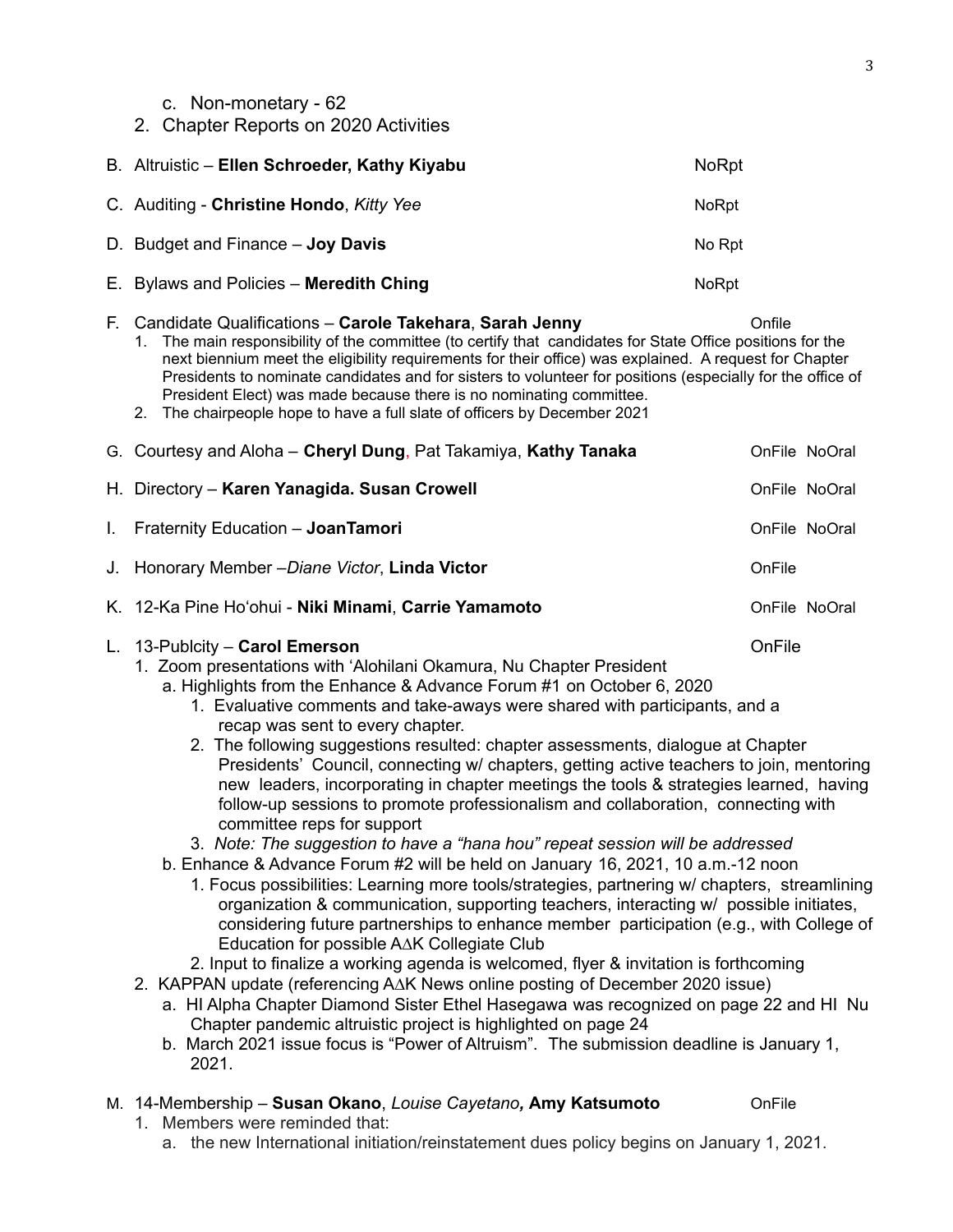- b. state dues are not assessed during the year of initiation/reinstatement.
- c. a flyer about the February 15, 2021 Membership Tea will be forthcoming.
- 2. Requests were made to:
	- a. inform her of new members so she may send a letter of welcome.
	- b. inquire if she could attend a chapter meeting and, (if acceptable) be informed of the meeting date.

O. 17-PPG/Leadership Conference – **Daisy Ishihara**, **Bianca Kusatsu** OnFile NoOral

P. 18-Resolutions – **Cherylyn Inouye** NoRpt

## Q. Scholarship – **Jo Ann Iwane, Ginger Enomoto** OnFile

● No applicants yet maybe due to pandemic, hoping for applicants by the Feb. 15 deadline,

#### R. State Conventiion – **Jeanne Chang, Kay Yogi** OnFile

- 1. The date for our State Convention is set with an email vote by the Executive Board.
- 2. Committee Motion: to ratify **"**Ratify the email vote for place and dates of 2022 State Convention on March 25-27, 2022 at the Ala Moana Hotel.
- 3. Theme is "Inspiring Others to Take That Leap."
- 4. Motion carried

#### S. Ways and Means – **Valerie Okihara, Arleen Young** OnFile

- 1. HA∆K Alternative Fundraiser resulted in a total of \$6818 for Scholarships and Altruistic Projects.
- 2. Committee Motion: "The 2020-22 Student Scholarships be fully funded from the Memorial and Recognition Fund to provide an additional \$600 from that fund to the 2020-22 Student Scholarship for a total of \$1000.
- 3. Motion carried

4. Altruistic Committee will now have a total of \$5818 for State Altruistic Projects because motion carried

T. Website – **Betty Yoshida** OnFile NoOral

### VI. AD HOC Committees

- A. 23-Excellence in Education **Linda Matsumoto** OnFile
	- 1. The qualifications for the Excellence in Education Award 2022 were shared with chapter presidents through Jean Suzuki during her CCP meeting. Thank you, Jean!
	- 2. Sisters can start thinking about candidates over the next few months.
- B. 24-Leadership Training 2020 *Lori Chun*, Estelle Wong No Rpt
- C. 25-Founders' Day 2021 Cherylanne Lee (Lambda)
- D. 26-Science Bowl *Julie Shimonishi* OnFile NoOral
- E. 27-World Understanding **Linda Shimamoto** OnFile
	- 1. Thanked the eight chapters who corresponded with ITE students in 2020 or will in 2021. (Xi Chapter Zoomed with Tipsuda Chaomuangkhong,Thailand in November 2020. Eta, Lambda, Zeta and Alpha will be Zooming with Tipsuda, Trang Huang, Viet Nam and Karina Baltazar, Mexico in March 2021.)
	- 2. Saluted our Founders for including world understanding as an A∆K purpose along with altruism and professionalism to develop compassionate and understanding members by focusing on global study, by studying other countries, their history, culture, values and people.

N. 15-Music – *Janice Terakawa* North 1999 and the *North Careline Computer* Computer Section 2008 and 1999 and 1999 and 1999 and 1999 and 1999 and 1999 and 1999 and 1999 and 1999 and 1999 and 1999 and 1999 and 1999 and 19